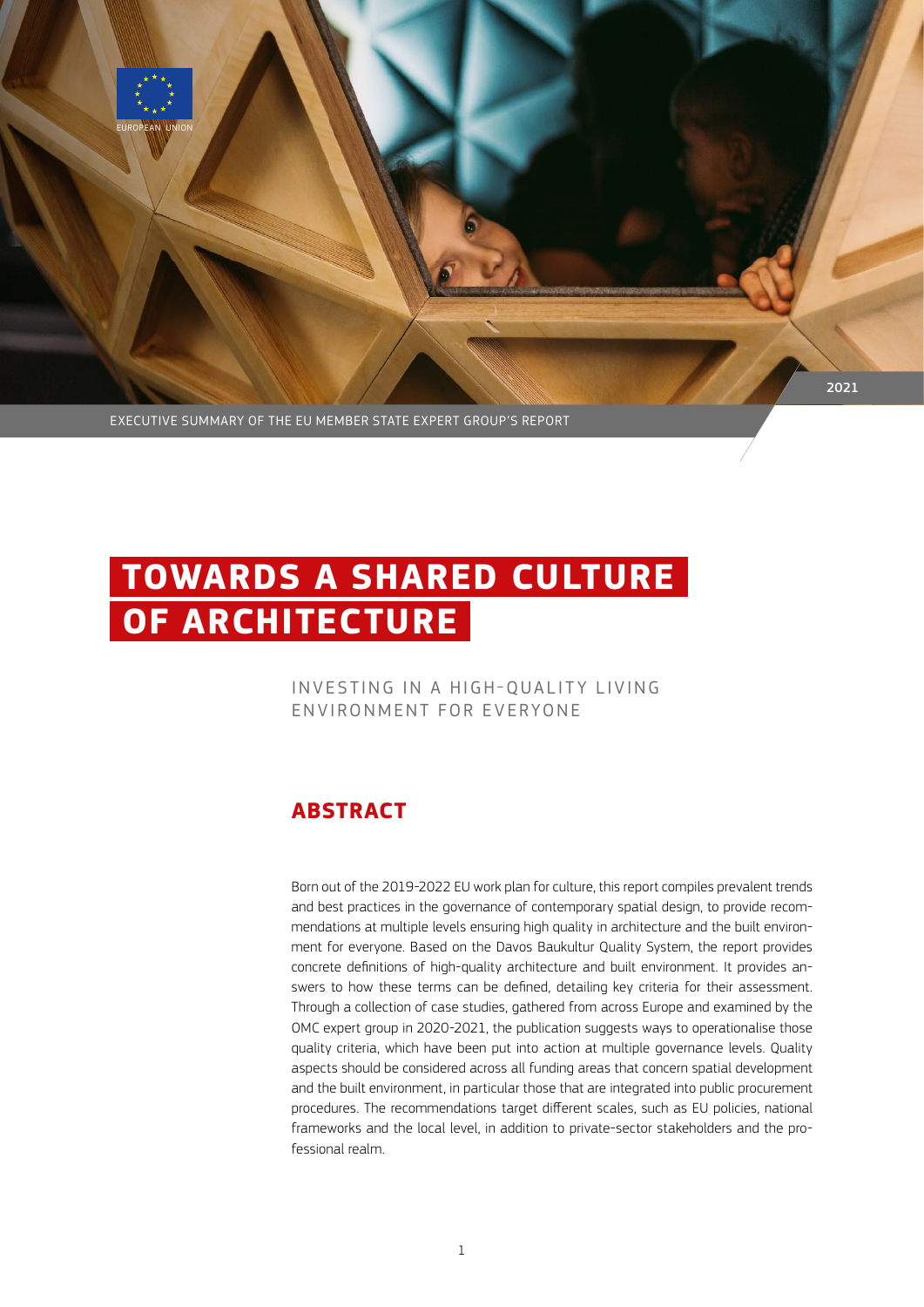# **INTRODUCTION**

Under the priority 'Cohesion and well-being', the Council's 2019-2022 work plan for culture established an Open Method of Coordination (OMC) group of Member State experts focusing on high-quality architecture and built environment for everyone. In 2020 and 2021 a group of 39 experts nominated by 23 Member States, plus Norway and Switzerland, collaborated closely with the aim of addressing current challenges and long-term strategies for our living environment. Through the process, which was coordinated by the European Commission, the experts exchanged knowledge, analysed case studies and synergies with existing initiatives and policies, and developed recommendations on the many ways high-quality architecture can help to improve and further develop the quality of the spaces and places of Europe for the benefit of everyone. With its inclusive and holistic approach, this report provides various stakeholders with new ideas and approaches, in particular decision-makers in the fields of architecture and the built environment, culture and cultural heritage and those tasked with spatial planning and sustainable development at the local, regional, national and European levels. But *Towards a Shared Culture of Architecture – Investing in a high-quality living environment for everyone* is also meant as a valuable resource for clients, civil servants and other relevant stakeholders.

#### What are we talking about?

Building and planning for the benefit of everyone creates not only cohesion and well-being but also sustainable places to live. A focus on high-quality architecture by all people and agencies involved will therefore also contribute to sustaining the planet and combating climate change. This report looks far beyond the question of good architectural design and the discipline of architecture to take a holistic view and understanding of quality when referring to our living spaces. It considers all human activities that alter the built environment, which are broad in scope and relate to past, present and future building and planning. From the outset, *Towards a Shared Culture of Architecture – Investing in a high-quality living environment for everyone* includes the open landscape but also encompasses the built and the unbuilt, and in-between spaces. High-quality architecture relates to the planning and production processes that shape our surroundings, while also being concerned with craftsmanship and the planning of developments in various forms. In addition to the quality of contemporary creation, it includes the concept of cultural heritage and its preservation. How we shape our environment as a whole is an expression of our culture, or *Baukultur*. The built environment requires a comprehensive, culture-centred approach on how to design the places in which we live, and to ensure that the legacy that society leaves behind is of value. High-quality design solutions develop common values because they not only fulfil functional, technical and economic demands, but also connect people and promote social interaction.

The experience of how we have used spaces and places during the COVID-19 pandemic has highlighted that access to quality housing, outdoor space and natural recreation is hugely important to our existence and our well-being. For too long, however, the overall objective of quality architecture and a quality living environment, with all its key aspects, has been neglected, and has been limited to functional, technical and economic aspects. What is often ignored is that a quality living space not only meets functional, technical, ecological and economic requirements, but also fulfils design objectives when it comes to aesthetic, social and psychological aspects and cultural needs, such as a sense of belonging.

#### Promoting a sense of place

Ideally, high-quality spatial design generates lively and mixed-use neighbourhoods and counters isolation and segregation by creating contemporary places that can reference past traditions, while at the same time integrating new cultural values and supporting diversity and biodiversity. As places, especially cities and peri-urban areas, are becoming increasingly heterogeneous and complex, diversity-oriented urban planning has been essential in meeting the various needs of different communities in modern societies. High-quality design solutions are the basis of all places that fit into the local context and respond to it. There is a dynamic relationship between diversity in society and diversity in the built environment, which in turn has an impact on society and can be crucial for empow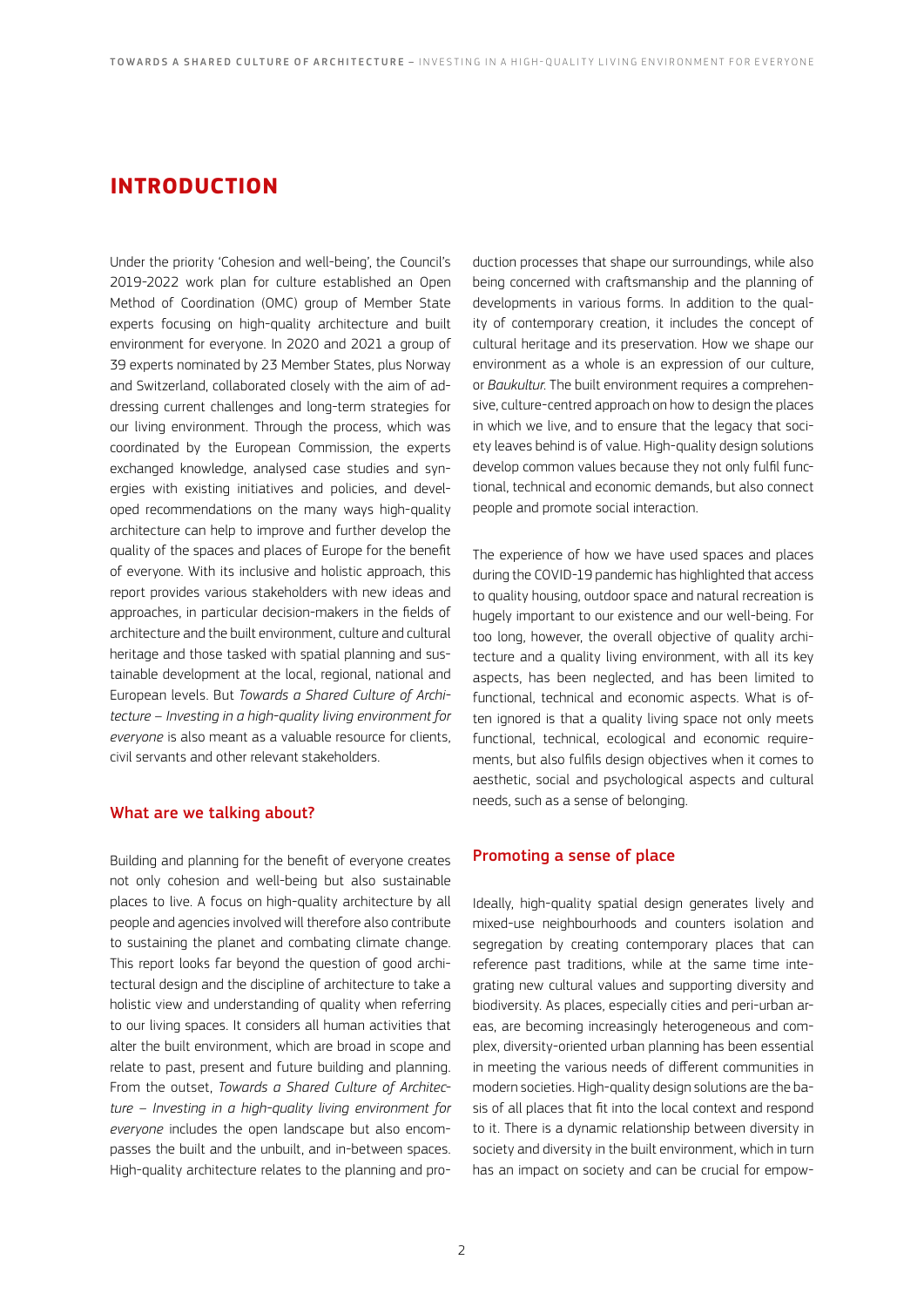ering local stakeholders. Architecture and spatial planning explore and affect the surrounding landscape, whether it is urban or non-urban. Improving the liveability and attractiveness of rural life has also helped to counter rural flight.

## An integrated approach – the value of dialogue

As this expert group was at work, the European Commission launched the New European Bauhaus (NEB), which aims at transforming the European Green Deal into a new cultural project, beyond its technological or economic dimensions. While it goes beyond traditional ideas about the built environment, the NEB (along with several other initiatives mentioned below) has a considerable amount of overlap with the conclusions of this report, as it calls for architectural quality and design thinking as key contributors to the transformational movement it wants to inspire. The NEB initiative aims to create a design movement that simultaneously integrates three dimensions: sustainability, quality of experience (aesthetics) and inclusion (which also covers affordability and accessibility). This report feeds into the design and implementation of the NEB, and thus the Green Deal, since the built environment requires a comprehensive, culture-centred approach on how to design the places in which we live. Given the significant momentum the NEB has gathered, it will play a key role in helping to implement the principles and visions laid out in this report.

## Architects and designers as part of the response to global challenges

Over time, many different people will have shaped the built environment, including decision-makers, architects, designers and planners. Much of the responsibility lies with architects, as they often play a central role in all spatial development phases, often leading the process. Architects and designers are well-placed brokers between different lines of work and of expertise, such as engineering, technology, material sciences and social studies. Architects have a solid track record in interrogating the quality of the built environment, and are therefore well equipped to use their knowledge, experience and capacity to spark discussions about quality goals for the built environment. Beyond a clear vision and the leading role of architects, all stakeholders – especially the public sector, but also the private sector – have the responsibility to ensure that quality goals are met to their best available knowledge.

## European developments in policymaking for high-quality architecture

The European architectural policy was initiated about 20 years ago. The foundation of this policy rests on two pillars. It exists, on the one hand, thanks to the political documents adopted by the Council. As early as 2001, the Council resolution on architectural quality in urban and rural environments had already flagged new architecture as 'the heritage of tomorrow'. It encouraged Member States to 'promote architectural quality by means of exemplary public building policies', including through Structural Funds. In addition, the Council conclusions on architecture from December 2008 highlighted culture's contribution to sustainable development, including architecture's capacity to help raise awareness and mainstream a 'high-quality living environment'.

On the other hand, the launch of the EU Prize for Contemporary Architecture – Mies van der Rohe Award in 2001 played a key role in highlighting outstanding works of architecture and best practices in Europe. The recommendations in this report build on recent cross-European developments, such as the Davos Process, the New Leipzig Charter, the urban agenda for the EU, the Green Deal and, as mentioned above, the NEB. In global terms, the UN 2030 Agenda for Sustainable Development sets out a goal on inclusive, safe, resilient and sustainable cities (No 11) ( 1 ). All of these developments and initiatives build momentum, as there is now a sense of urgency to shift our thinking from people to the planet and to act on climate change. This development should not take its toll on citizens' quality of life, however. The world is also becoming increasingly urbanised. Since 2007, more than half the world's population has been living in cities, and that share is projected to rise to 60 % by 2030 ( 2 ). When talking about urban life, we undoubtedly need to consider a very multilayered picture, as the city has become the most common living environment. A better understanding of the urban environment and its cultural layers over time will help to make better use of its potential and, in turn, help its inhabitants lead a better, more fulfilled life.

<sup>(1)</sup> <https://www.un.org/sustainabledevelopment/cities/>

See also *An architecture guide to the UN 17 sustainable development goals*: [https://issuu.com/kadk/docs/aechitecture\\_guide\\_un17\\_vol.2\\_web\\_sin](https://issuu.com/kadk/docs/aechitecture_guide_un17_vol.2_web_single_pages)[gle\\_pages](https://issuu.com/kadk/docs/aechitecture_guide_un17_vol.2_web_single_pages)

<sup>(&</sup>lt;sup>2</sup>) Further information: [https://unstats.un.org/sdgs/report/2019/goal-11](https://unstats.un.org/sdgs/report/2019/goal-11/)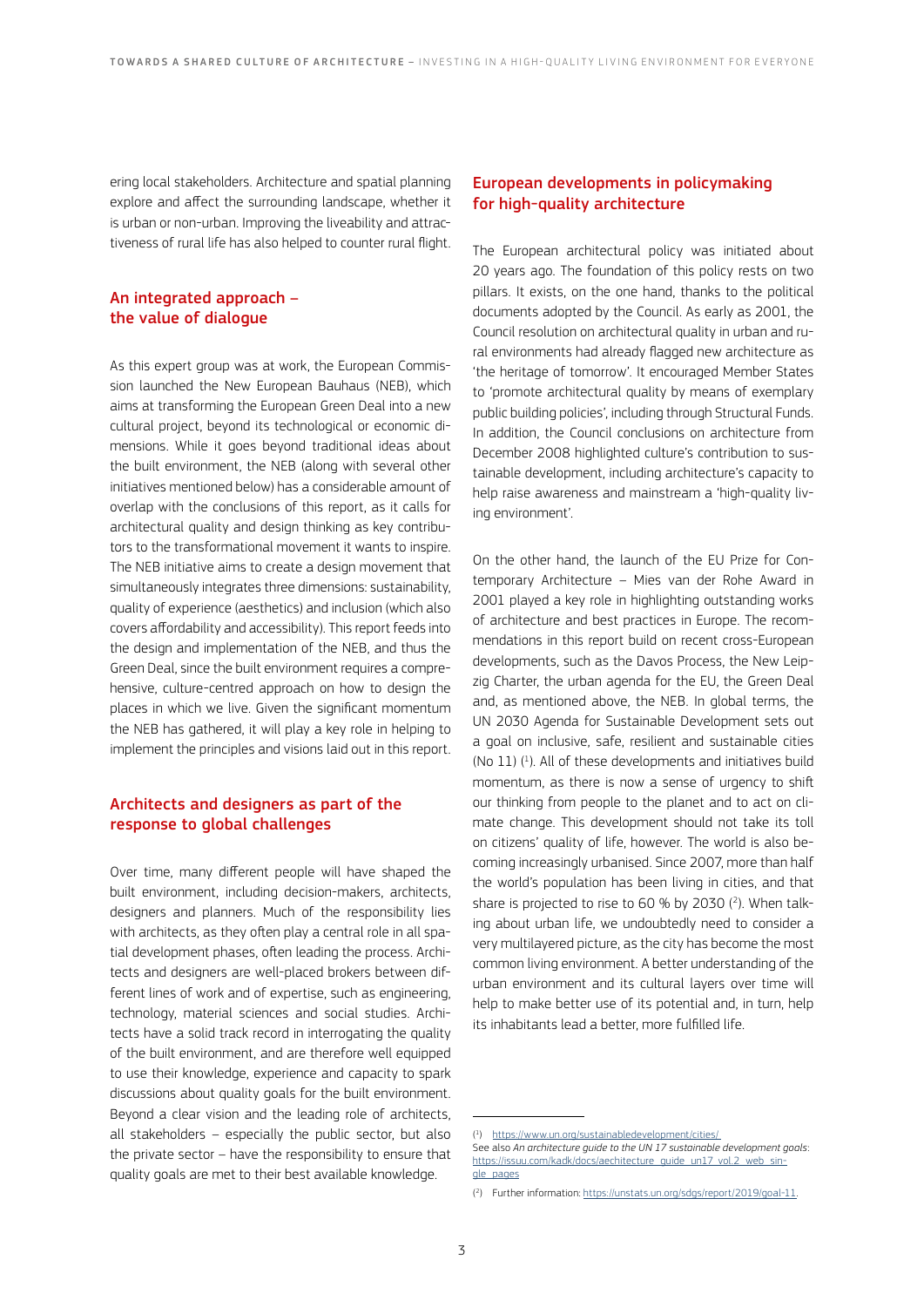# **CONCEPTS AND CRITERIA OF QUALITY**

In line with the 2018 Davos Declaration, the Davos Baukultur Quality System (DBQS) was developed recently to deliver a comprehensive definition of high-quality *Baukultur.* This system enables its assessment, reviewing existing systems, research and observations. The DBQS offers eight fundamental quality criteria, each of which describes an aspect of high-quality *Baukultur*: governance, functionality, environment, economy, diversity, context, sense of place and beauty ( 3 ). Each criterion is linked to a quality principle, while a set of key questions allows the assessment of a place to establish its future quality. The quality principles relate to different aspects of the built environment, whereby appropriate weight is attributed to each quality criterion depending on the nature and level of the spatial intervention. All quality criteria should be applied to all spatial interventions. However, each criterion is taken into account differently, for example at the landscape, building or interior scale.

( 3 ) Davos Baukultur Quality System, May 2021:

The report highlights case studies that embody all or some of the eight quality criteria that are part of the DBQS. The OMC group sought out positive examples of high quality in architecture and the built environment from the respective countries of its members. The following eight categories were defined in response to recently emerging EU topics, themes, activities and the impact of the recent pandemic:

- awards,
- **u** laws and policies,
- education and awareness raising,
- **•** regeneration, revitalisation and adaptive reuse,
- tools, processes and research,
- **•** funding and investment,
- **qrassroots initiatives,**
- **•** technical innovation (reused materials, new technologies).



From 2015 onwards the European policy framework has started to pay more and more attention to quality aspects.

<http://www.davosdeclaration2018.ch/quality-system>. The quality system includes an assessment form with a questionnaire for each of the eight criteria. This questionnaire can be adapted to the specific situation of a place or project, and can be expanded if necessary. The completed questionnaire is used to determine the *Baukultur* quality of a place, along with its strengths and weaknesses from a *Baukultur* perspective. If a more detailed analysis is needed, the quality system proposes a comprehensive (but not definitive) list of indicators to choose from. These can be used with self-defined benchmark values to help with the analysis of a specific place.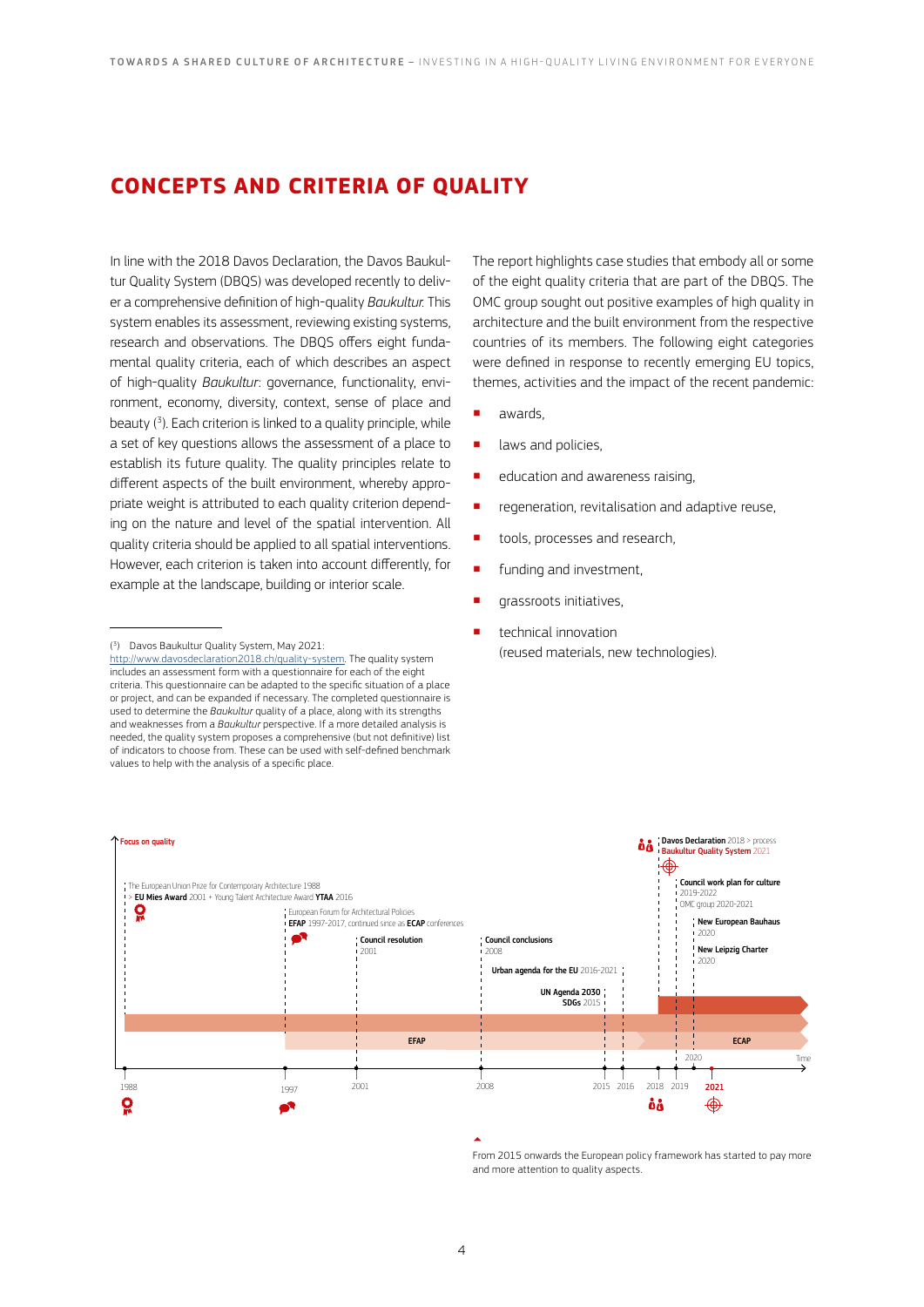Overall, 76 case studies were collected and presented in a matrix, demonstrating a broad range of existing best practices across Europe. Subsequently, 33 case studies stood out as being the most distinctive and representative within the eight categories mentioned above, and are highlighted in this report.

#### The driving role of the public sector

Bearing in mind that the built environment is a reflection of a community and that the responsibility for its overall quality rests largely in the hands of the public sector, public authorities should champion the value of spatial design as an integral part of public policy to foster a culture of quality and placemaking. Europe has witnessed the widespread use of national architectural or urban policies to address the quality of architecture and the built environment. Since the 1990s the number of administrations that have adopted official documents on architectural policy has grown remarkably. This number is expected to continue to grow. Regardless of their typology, architectural policies across Member States advance the legal framework at all administrative and political levels to ensure they are quality driven. They are also leading examples of how to embed quality principles into a multilevel governance system. The European Forum for Architectural Policies (EFAP) allowed for policy exchange among Member States and led to the publication of a *Survey on Architectural Policies in Europe* in 2012 ( 4 ).

Several countries/regions and organisations have appointed a state architect team (or similar, such as the *bouwmeester* in Belgium and the Netherlands, an architectural council or the Master Architect at the European Commission) within their administration. Their role is to provide

design leadership and strategic advice to governments/ institutions, to improve the design of public interventions, to promote spatial quality and to foster a culture of placemaking. Next to the success of state architect (and similar) teams, a quality assurance system of *Gestaltungsbeiräte* exists as a common practice in central Europe. These are independent advisory bodies for countries, cities or even villages (such as in Vorarlberg, Austria), consisting of experts from other geographical areas and without a personal interest in the place, rotating every 2 to 4 years. To give another example, in France there are regional advisers in place, representing another model that functions well.

The report provides a quality assessment checklist, which complies with both the DBQS and the *European quality principles for EU-funded interventions with potential impact upon cultural heritage* ( 5 ). Best practices can be improved by using a quality assessment tool to make balanced decisions on alternative design for spaces and their use. The public sector can demonstrate leadership by implementing a quality assessment system in investments as part of planning processes – in weighing up investment and location alternatives, in property development and management, in public procurement procedures, in the evaluation of funding proposals, in preparing briefs (e.g. for spatial planning or design), etc. Answering the quality assessment questions can improve sensitivity to and the recognition of places with high-quality *Baukultur* among all societal and functional groups (specialists and non-specialists) and build up knowledge and general awareness about quality issues relating to the built environment.

<sup>(4)</sup> Available at: [http://www.efap-fepa.org/docs/EFAP\\_Survey\\_Book\\_2012.pdf](http://www.efap-fepa.org/docs/EFAP_Survey_Book_2012.pdf)

<sup>(</sup> 5 ) International Council on Monuments and Sites (ICOMOS) European Quality Principles, 2020: [https://www.icomos.org/en/about-icomos/committees/](https://www.icomos.org/en/about-icomos/committees/regional-activities-europe/90984-quality-principles-new-version-available) [regional-activities-europe/90984-quality-principles-new-version-available](https://www.icomos.org/en/about-icomos/committees/regional-activities-europe/90984-quality-principles-new-version-available)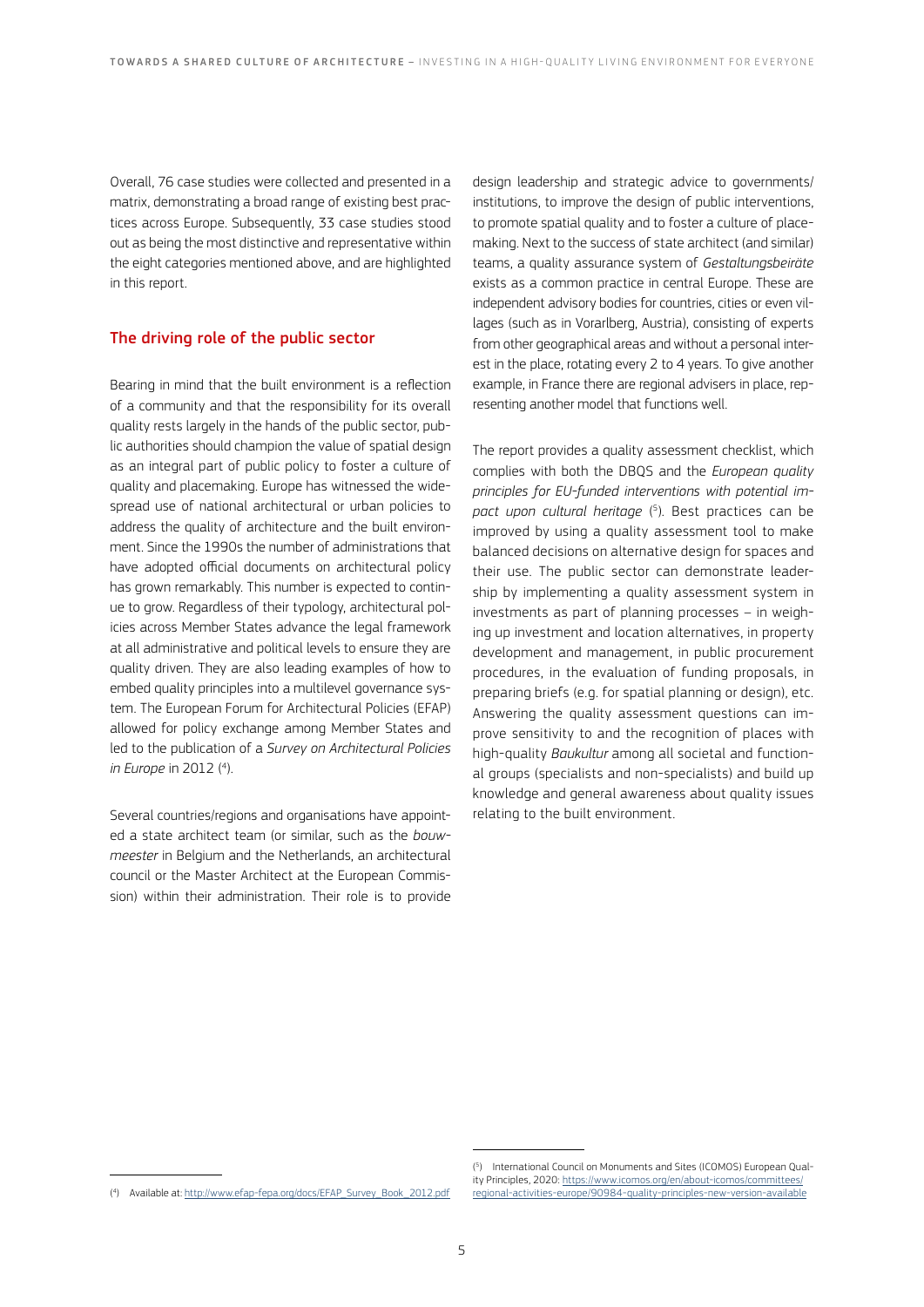#### KEY RECOMMENDATIONS IN BRIEF

These recommendations directly address the key tasks identified by the OMC expert group. Aiming for the following goals will help create a high-quality living environment for everyone.

High-quality procedures and solutions become best-practice models. As guidance on how to improve the built environment for everyone, the highly relevant quality principles mapped out in the Davos Declaration ( 6 ) and the DBQS should become best practices in both the public and the private sectors, alongside the eight quality criteria provided in this report. No governance decision should reduce the quality of a place. We have inherited the built environment we live in, with its already existing spatial context. Balancing (sometimes conflicting) interests in the decision-making process should always result in a compromise that improves the built environment for as many people as possible – for everyone, for as long as possible.

Everybody has access to knowledge about quality. It is essential to raise awareness of the topic early on. Good examples of how we can improve spatial knowledge and skills exist in formal and informal education to equip the next generation with a better understanding of the challenges and qualities of the built environment. There are many useful examples of how greater awareness of the topic among the general population has a positive impact on all built developments in the long run (see case studies presented under 'Awards' and 'Education and awareness raising' in the report).

Decision-makers subscribe to quality. The decision-making processes for the built environment become a success if as much knowledge and competence as possible is invested at all administrative levels. High-quality design solutions must be based on knowledge, and must have the currently available and, for every place, the most suitable knowledge built into them. In addition, they should ideally bring forward the development of new knowledge and skills. All decisions on the design and use of space have a long-term impact on the living environment. For decision-making and planning processes to be very well informed about the standards and expectations around quality, decision-makers should have the most relevant information at their disposal. Such spatial competence (subscribing to quality)

will result in greater expertise and accountability when making and implementing decisions that influence the development of spaces (see case studies presented under 'Laws and policies' and 'Tools, processes and research' in the report).

Co-creation with quality in mind. The principles of participatory co-creation are at the heart of all decision-making processes concerning the built environment at all governance levels (including decisions on funding, location, design brief, construction drawings, etc.). Alternative plans are open to deliberation and discussion with all people and organisations whose legal rights and fields of action might be affected by the decision (see recommendations for participatory processes and co-creation).

Consistent planning to achieve quality. The Davos quality principles on *Baukultur* are used as a blueprint throughout strategic planning processes and are referenced in all relevant documents at all governance levels. They form the basis for informed choices and decisions on planning and design at all departmental and administrative levels. This is particularly relevant for considerations on high-quality architecture across the entire building life cycle: this involves adopting the quality principles during the planning, building and transformation or recycling process, as well as rethinking issues of revitalisation and reuse in terms of the quality goals (see case studies presented under 'Regeneration, revitalisation and adaptive reuse' in the report).

Regulations, standards and guidelines help to achieve quality. Legal acts, standards and guidelines support the implementation of *Baukultur* quality principles, complemented with quality principles where appropriate. The principles should be of relevance at the initial drafting stage of regulations, standards and guidelines. It is important to ensure that public procurement rules and procedures at the national, regional and local levels foster a quality-based approach over a solely cost-based one, that quality is the basis for procuring intellectual services (e.g. engineering, landscape or urban design) and that the best practices for conducting public architecture and urban planning competitions are followed. Funding measures and investment mechanisms need to target the quality of the built environment (see case studies presented under 'Laws and policies' and 'Funding and investment' in the report).

( 6 ) Further information:

<https://davosdeclaration2018.ch/davos-declaration-2018>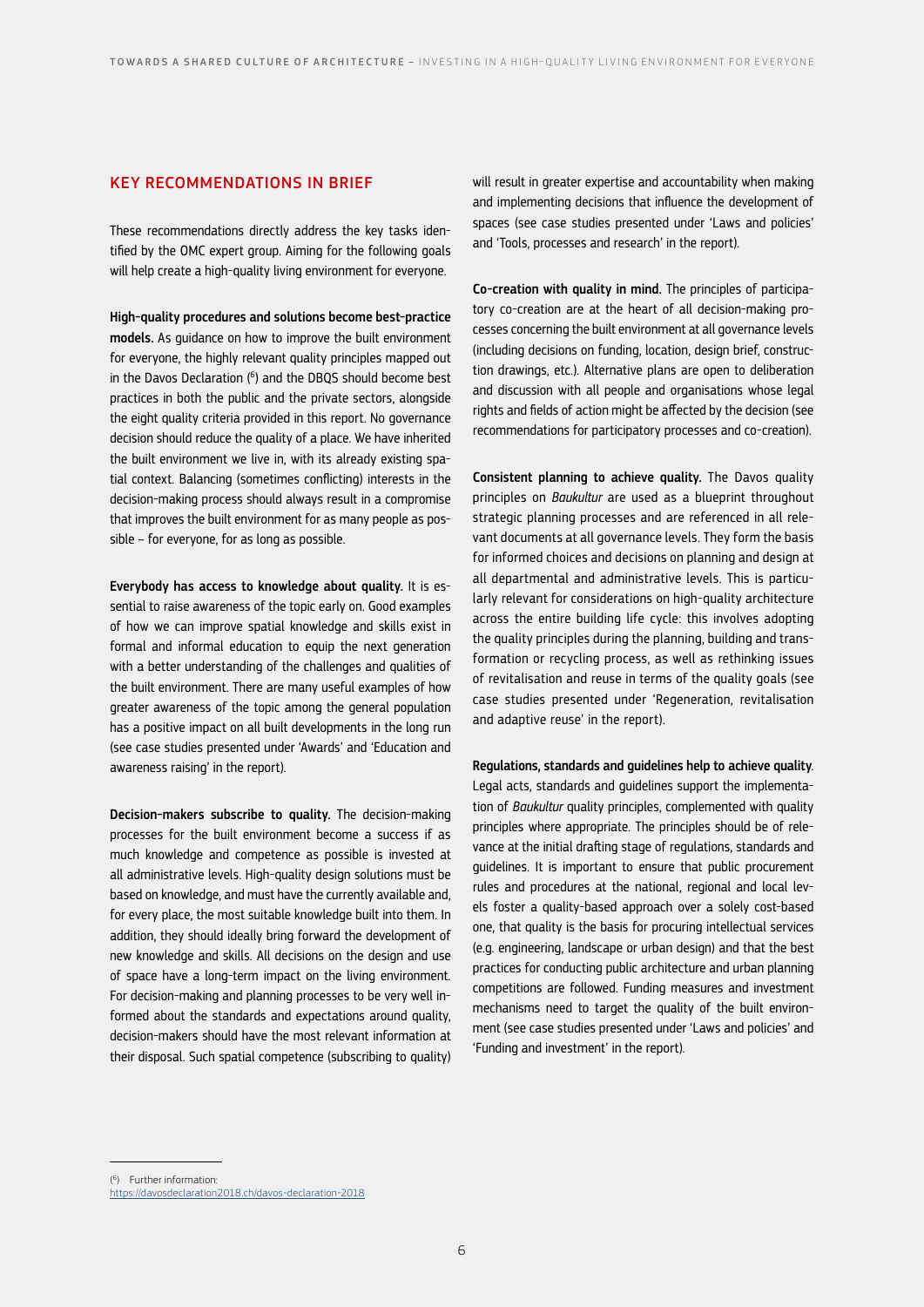# **OUTLOOK FOR THE FUTURE**

Regarding the vision for the future, the European built environment and the architecture of tomorrow should be of high quality and to the benefit of everyone. The quality of our spaces and places is of vital importance to the recovery of Europe, as quality in architecture and our built environment contributes fundamentally to our well-being. Leaving no one behind, European multidisciplinary and participatory urban governance models and innovative actions need to foster social inclusion, adapt to climate change and promote the sustainable development of neighbourhoods in cities and rural areas through an integrated and culture-centred approach. The fields of architecture and spatial design continue to play a key role in

driving quality standards. The knowledge and skills of professionals and experts in the field should therefore be integrated firmly into spatial development processes at all levels. Research and development, grassroots initiatives, (temporary) adaptive reuse, culture-led social innovation and co-creation can make significant contributions to the quality of our built environment. One major challenge is that of ensuring that citizens, organisations and authorities are well aware of their responsibilities and their ability to improve the future built environment for everyone. In line with the recently launched NEB, it is a joint effort to make the living spaces of tomorrow more beautiful, inclusive and sustainable.



Quality-driven approaches should inform various existing and future policy areas, initiatives and work programmes. Quality aspects in architecture are not yet included in all relevant policies, initiatives and programmes, although considerations relating to cultural heritage and *Baukultur* are already, to some extent, embedded in cohesion policy. It is crucial to include quality criteria when drafting relevant new work programmes and when updating policies, strategies, regulations and guidelines. It is also important to share best practices and implement quality-assessment systems in funding mechanisms.